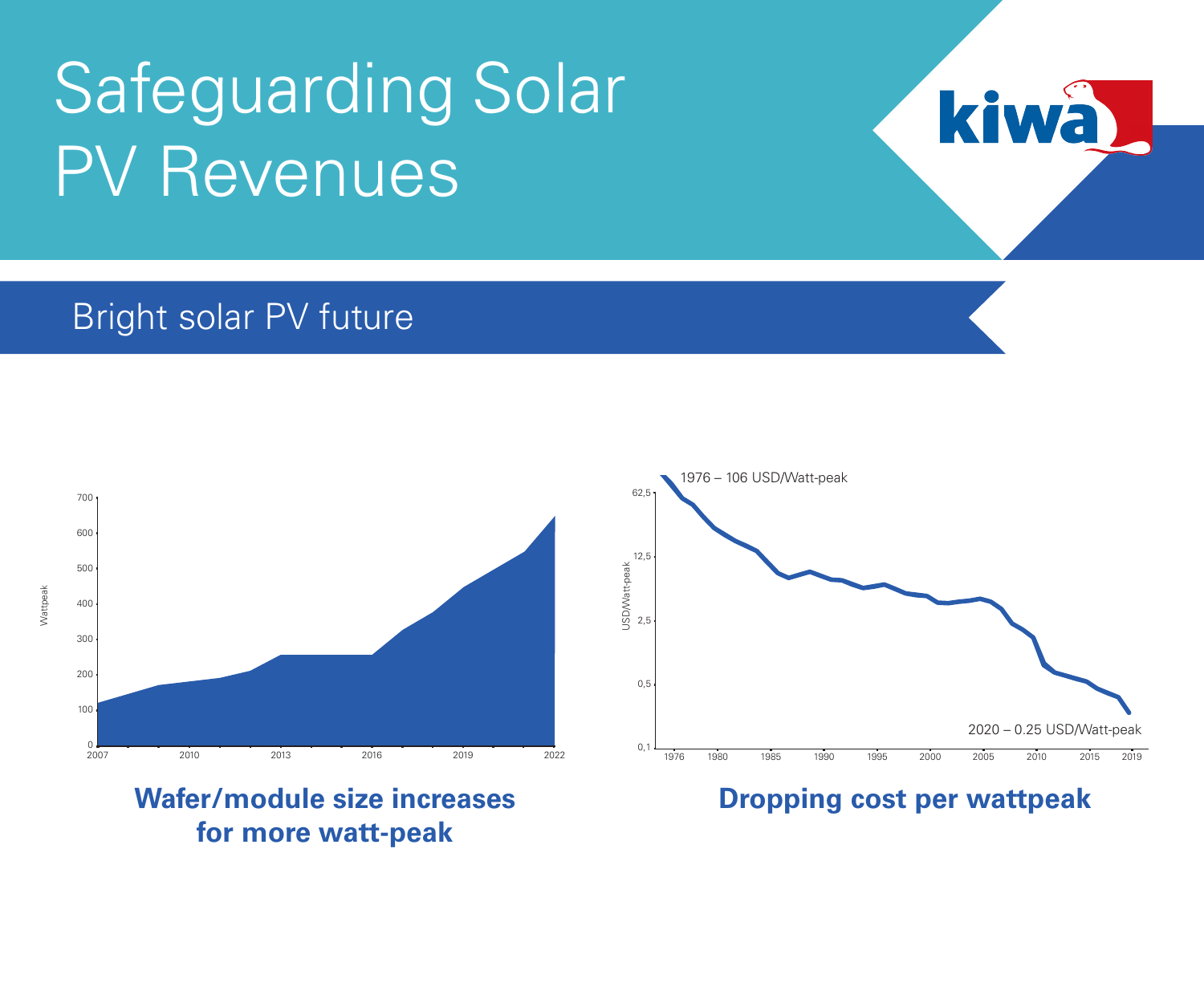#### To profit you must mitigate technical risks

#### **"Modules cause up to 5% of all system failure events"**

Note: novel technologies may introduce new failure modes



#### **Typical failure modes Field failure frequency & severity over last 10 years**

**ki** 

Failure rates and severity depend on bill of materials, type of technology, production quality, handling during shipment, condition of maintenance, installation quality, system age and site conditions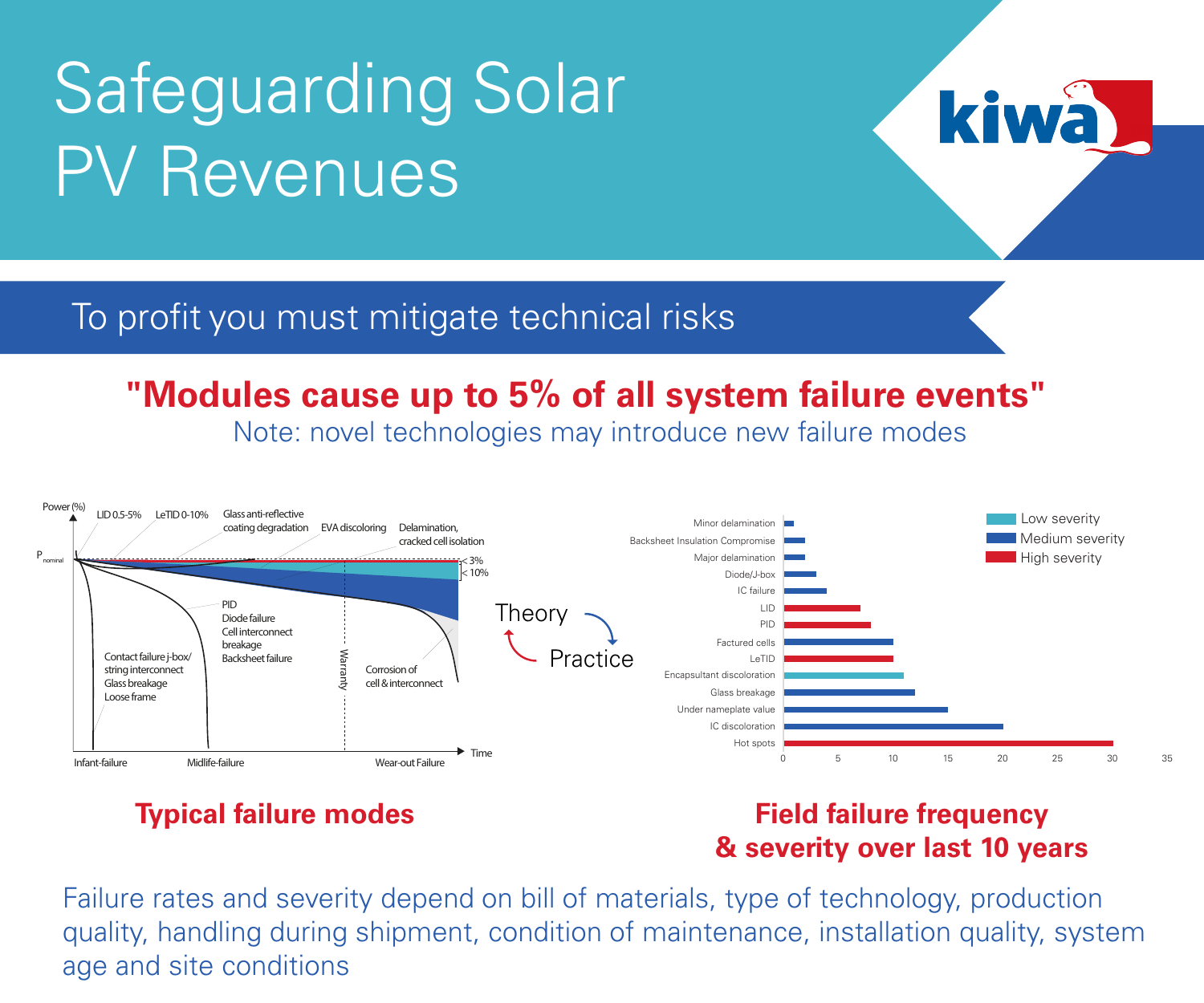As it may result in extensive losses

**No** mitigation measures may lead up to **20% less yield**

Up to **190K** EUR **LOSS\***

kiv

\*based on 12 months with 20% less yield from a 10MW project with a PPA price of 0.10 EUR/kWh and a cap of 950kWh/kWp

**=**

#### *Debt Service Coverage Ratio should also account for technical risks*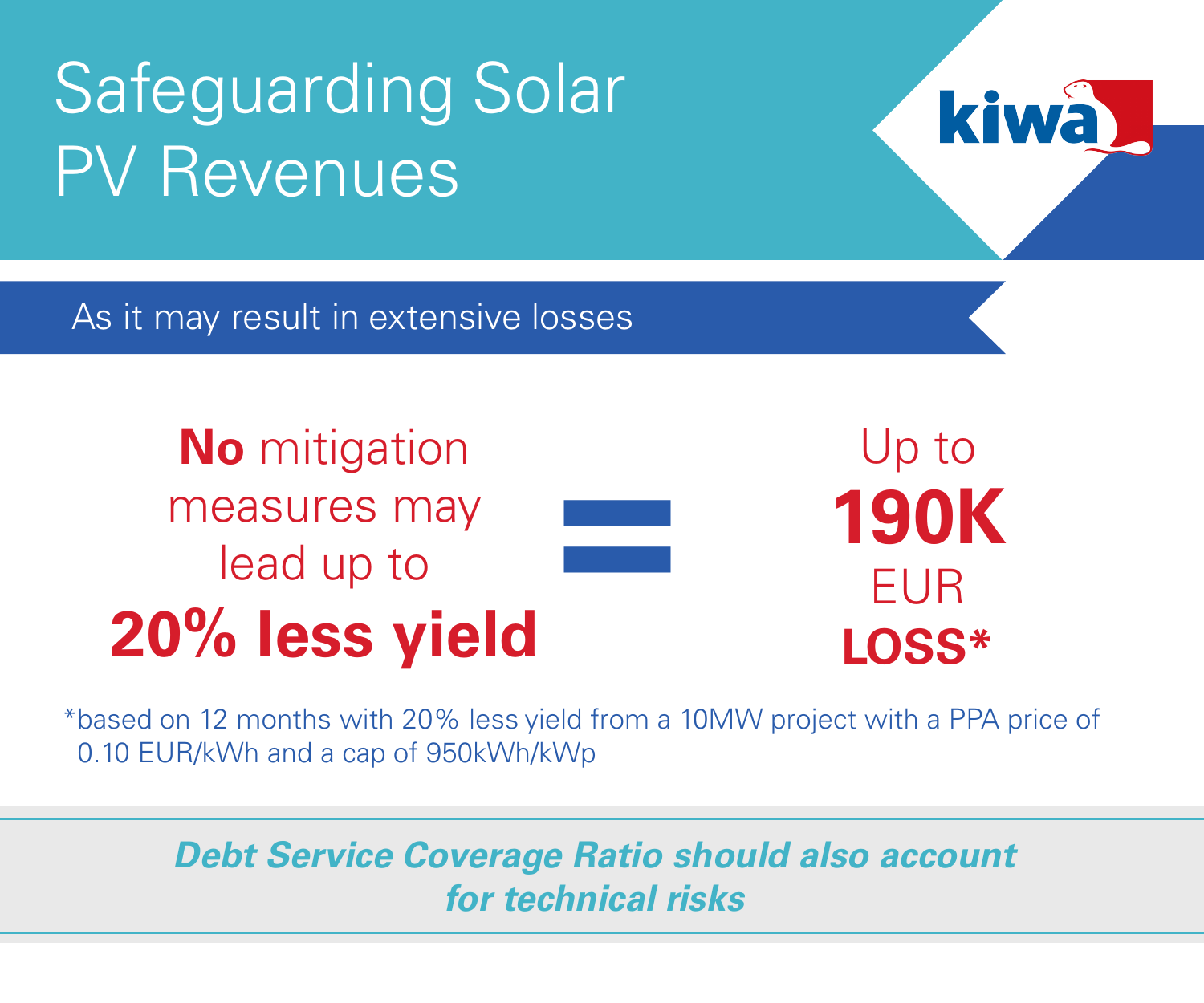### Case Study



kiw

"The cost of a lower quality project in which failures are potentially more frequent multiplies the cost of replacement by 10 through each step of the realization process"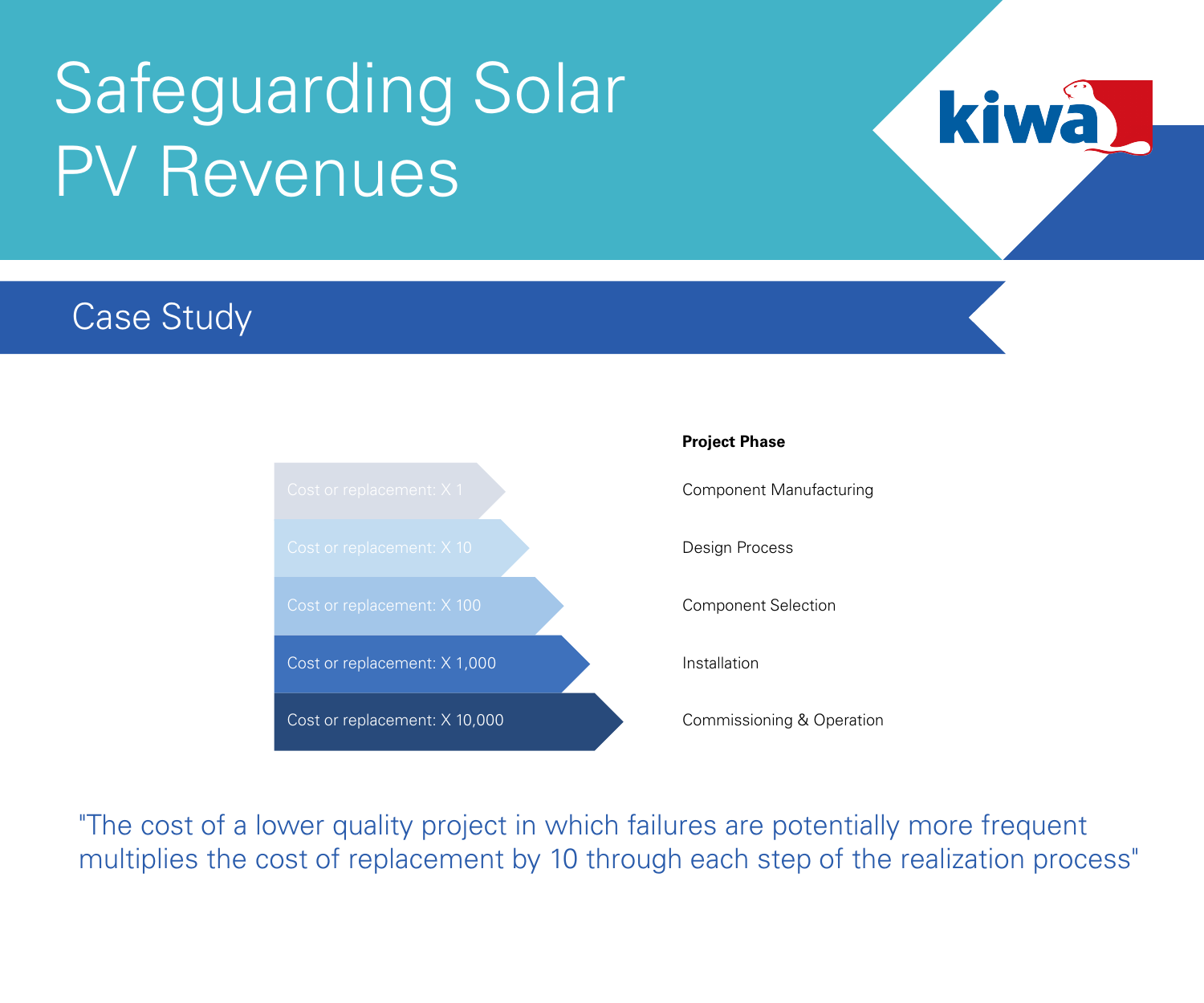

Mitigate these risks by:











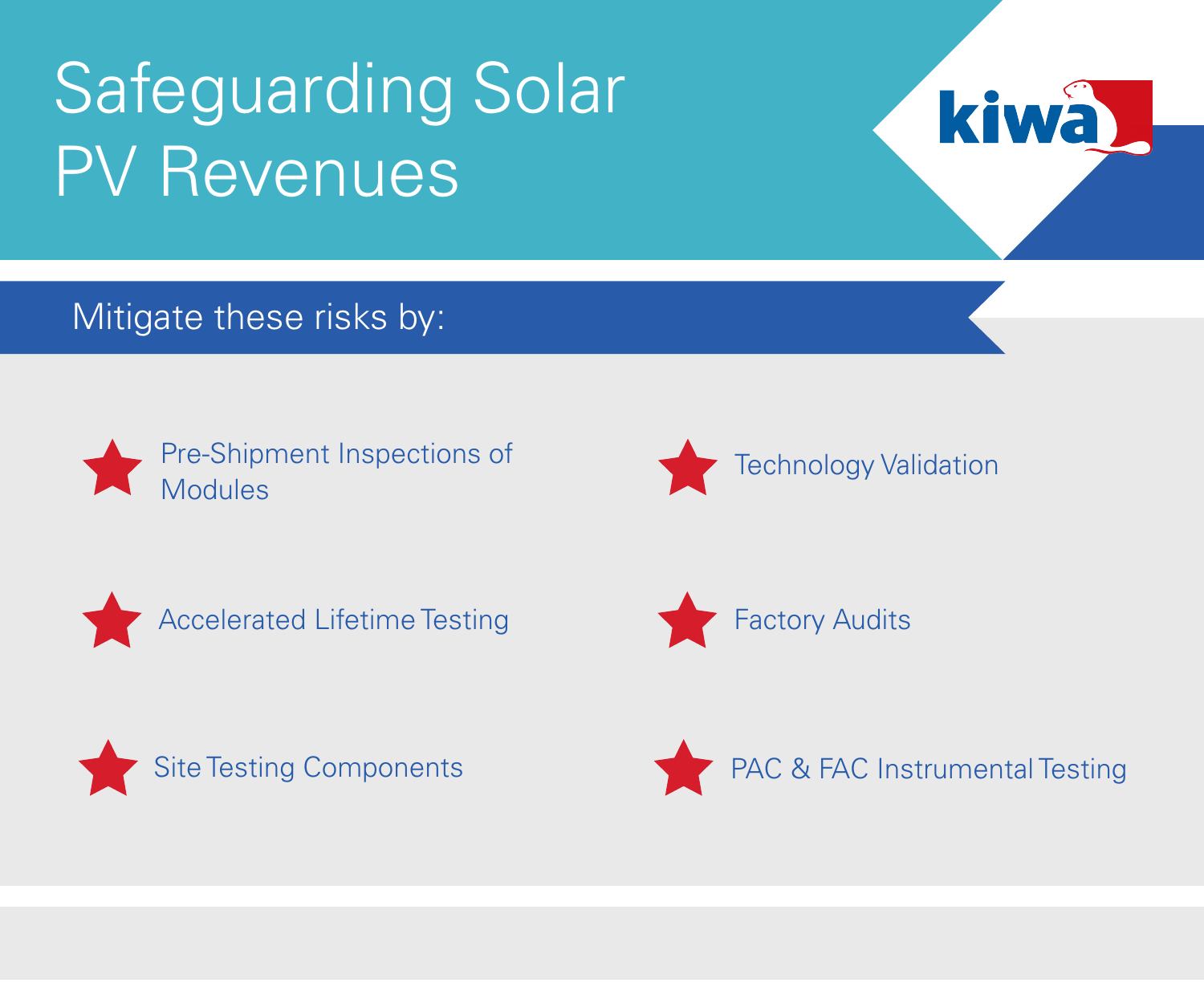

Added value of mitigating risks

# Up to **3.2** EUR/kWp/year **SAVED**